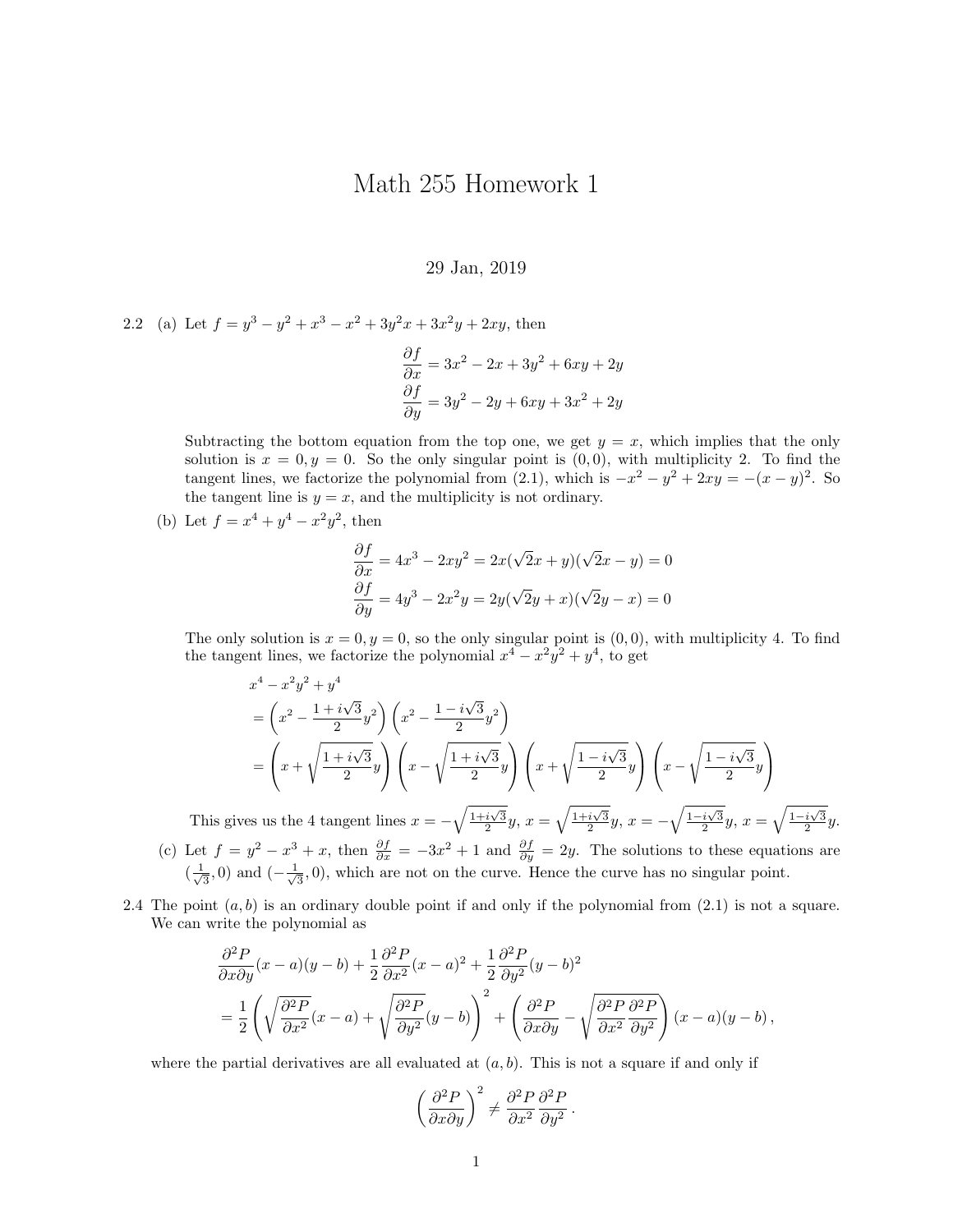- 2.5 Let C be an affine curve defined by a polynomial  $P(x, y)$  of degree d, and let  $(a, b)$  be a point of multiplicity d in C. We first assume by doing a change of coordinates that the point  $(a, b)$  is  $(0, 0)$ . Since the multiplicity is d, all the partial derivatives of order less than  $d$  vanish, which implies that P is a homogeneous polynomial of degree d in  $x, y$ . Thus by Lemma 2.8, P factors as a product of d linear factors in  $(x - a)$ ,  $(y - b)$ , and so is the union of d lines through  $(a, b)$ .
- 2.7 Let C be a complex algebraic curve in  $\mathbb{C}^2$  defined by a nonconstant polynomial  $P(x, y)$  with complex coefficients. Then for all but at most finitely many values of  $a \in \mathbb{C}$ ,  $P(a, y)$  is a nonconstant polynomial in y, which has at least one root  $b \in \mathbb{C}$  such that  $P(a, b) = 0$ . So C is not compact.
- 2.8 (a) Let  $P = xy^4 + yz^4 + xz^4$ . Then

$$
\frac{\partial P}{\partial x} = y^4 + z^4 = 0,
$$
  
\n
$$
\frac{\partial P}{\partial y} = 4xy^3 + z^4 = 0,
$$
  
\n
$$
\frac{\partial P}{\partial z} = 4yz^3 + 4xz^3 = 0.
$$

From the last equation, we have  $z^3(y+x) = 0$ , so  $z = 0$  or  $y = -x$ . If  $z = 0$ , then the first equation gives  $y = 0$ , so the only solution is [1,0,0]. Suppose  $y = -x$ . Combining the first two equations gives  $4xy^3 = y^4$ , so  $y = 0$  or  $4x = y$ . If  $y = 0$ , then  $z = 0$  from the first equation, and  $x = -y = 0$ , which is not possible. If  $4x = y$ , then  $4x = y = -x$ , so again  $x = y = z = 0$ . Thus the only singular point is  $[1, 0, 0]$ , with multiplicity 4.

(b) Let  $P = x^2y^3 + x^2z^3 + y^2z^3$ . Then

$$
\frac{\partial P}{\partial x} = 2xy^3 + 2xz^3 = 2x(y^3 + z^3) = 0,
$$
  
\n
$$
\frac{\partial P}{\partial y} = 3x^2y^2 + 2yz^3 = y(3x^2y + 2z^3) = 0,
$$
  
\n
$$
\frac{\partial P}{\partial z} = 3x^2z^2 + 3y^2z^2 = 3z^2(x^2 + y^2) = 0.
$$

If  $x = 0$ , then either  $y = 0$  or  $z = 0$ , and we get the singular points [0, 0, 1], [0, 1, 0]. Similarly, by considering the cases where  $y = 0$  or  $z = 0$ , we get the singular point [1, 0, 0].

Suppose  $y, z \neq 0$ . Then  $x^2 + y^2 = 0$  and  $3x^2y + 2z^3 = -3y^3 - 2y^3 = -5y^3 = 0$ , which is a contradiction. If  $x, y \neq 0$ , then  $y^3 + z^3 = 0$  and  $3x^2y + 2z^3 = 3x^2y - 2y^3 = 0$ , so  $3x^2 = 2y^2$ . Substituting this into the third equation, we get  $z = 0$ , which implies  $y = 0$  and is a contradiction. Similarly, if  $x, z \neq 0$ , then  $y^3 + z^3 = 0$  and  $x^2 + y^2 = 0$ . Substituting these into the second equation, we get  $y = 0$ , so  $x = z = 0$  and we have a contradiction.

Thus the singular points are  $[1, 0, 0]$ ,  $[0, 1, 0]$ ,  $[0, 0, 1]$ , with multiplicities 3, 2, 2 respectively.

(c) Let  $P = y^2z - x(x - z)(x - \lambda z) = y^2z - x^3 + \lambda x^2z + x^2z - \lambda xz^2$ . Then

$$
\frac{\partial P}{\partial x} = -3x^2 + 2\lambda x z + 2xz - \lambda z^2,
$$
  
\n
$$
\frac{\partial P}{\partial y} = 2yz,
$$
  
\n
$$
\frac{\partial P}{\partial z} = y^2 + \lambda x^2 + x^2 - 2\lambda x z.
$$

From the second equation, we have  $y = 0$  or  $z = 0$ . If  $z = 0$ , then  $x = 0$  and  $y = 0$ , which is not possible. If  $y = 0$ , we get from the last equation that  $x(\lambda x + x - 2\lambda z) = 0$ . Then either  $x = 0$ , which can only happen if  $\lambda = 0$ , or  $(\lambda + 1)x = 2\lambda z$ . This gives us the singular point  $[2\lambda, 0, \lambda + 1]$ of multiplicity 2.

(d) Let  $P = x^n + y^n + z^n$ , then  $\frac{\partial P}{\partial x} = nx^{n-1}$ ,  $\frac{\partial P}{\partial y} = ny^{n-1}$ ,  $\frac{\partial P}{\partial z} = nz^{n-1}$ , which has no solution in  $\mathbb{P}^2$ . Thus there are no singular points.